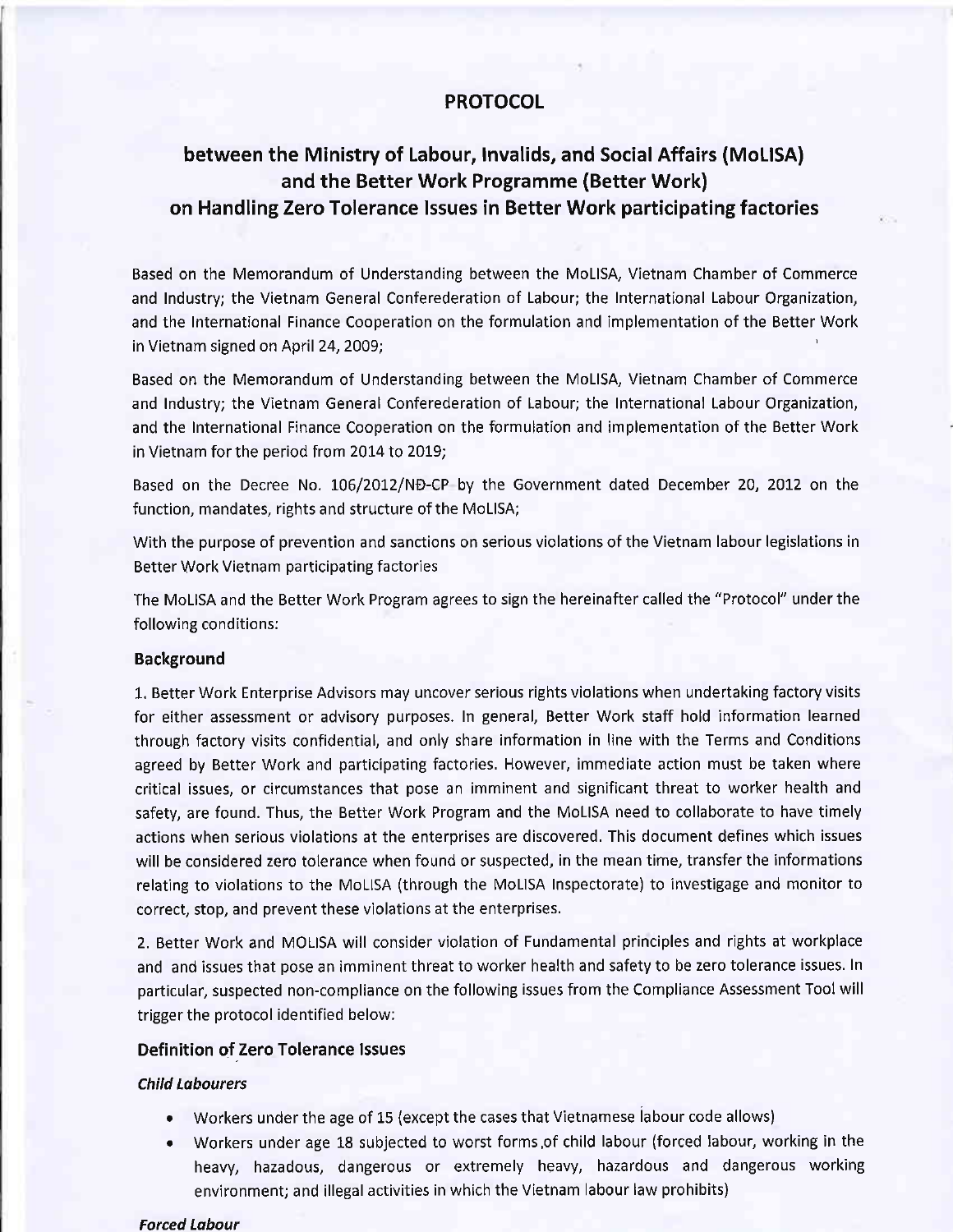- ' Not allowing workers to leave the workplace at all times, including during overtime in order to force them to work against their will
- . Use of violence or the threat of violence to intimidate workers and force them to work

### Corporal punishment, physical abuse, and sexual violence

- Corporal punishment, physical abuse
- . Sexual violence or imminent threat of sexual violence

#### Occupotionol Sofety ond Heolth (OSH)

- Punishment of workers who remove themselves from work situations they believe present an imminent and serious danger to Iife or health
- OSH violations that pose an imminent and significant threat to worker health and safety.<sup>1</sup>

#### Freedom of Association (FOA)

Egregious violations of freedom of association may be determined by Better Work programme Manager and MoLISA to constitute a zero tolerance issue, aligning with the national labour law and the international labour standards of the ILO.

This protocol also applies if any of the above conditions are found in employer-provided housing that is checked as part of a factory visit.

### Protocol when Zero Tolerance lssues are ldentified

1. Enterprise Advisors will immediately report directly to the Better Work Programme Manager any violations or suspected violations of the zero tolerance issues identified above, which they may find while undertaking factory visits. In the event that Enterprise Advisors identify victims of sexual violence, they inform the victims of their options to seek assistance and provide referral information.

2. lf the Better Work Programme Manager considers that a violation has occurred, s/he will, within 4g hours,informthe MoLISA Inspectorate and DoLISA Inspectoratein writing of theviolation. Instances of sexual violence and the identity of victims of sexual violence are disclosed only upon their request.

3 Within 12 hours since being officially informed by the Better Work Program, MoLISA Inspectorate will inform relevant DoLISA in order to investigate and handle the violations within 03 working days since receiving information and report to the MoLISA Inspectorate and DoLISA Inspectorate accordingly

4. The Better Work Programme Manager will follow up with the MoLISA Inspectorate within 05 working days of informing the MoLISA lnspectorate of the violation to agree on an action plan. Action plans will vary dependent on the violation identified and the underlying circumstances, but always include both investigation and remediation. The Action Plan for each specific zero tolerance issue is aligned with the process agreed between the Better Work Program and the MoLISA if the case cannot be handled by the DoLISA Inspectorate. See Annexes 1, 2, 3, 4 for examples of recommended remediation approaches<sup>2</sup>

<sup>&</sup>lt;sup>1</sup>Note: Better Work will conduct national level risk assessments in all Better Work countries, in order to identify the areas of greatest risk in relation to building and fire safety at a nation&l level. Based on the risk assessment, Better Work will discuss potential additional zero tolerance issues with the MoLlSA.

<sup>&</sup>lt;sup>2</sup>In the framework of this protocol, annexes are recommended approaches based on international good practices. For each specific zero tolerance issue, Better work program will work with a designated technical department of the MoLlsA to develop and implement a process that aligns with national laws and lLo conventions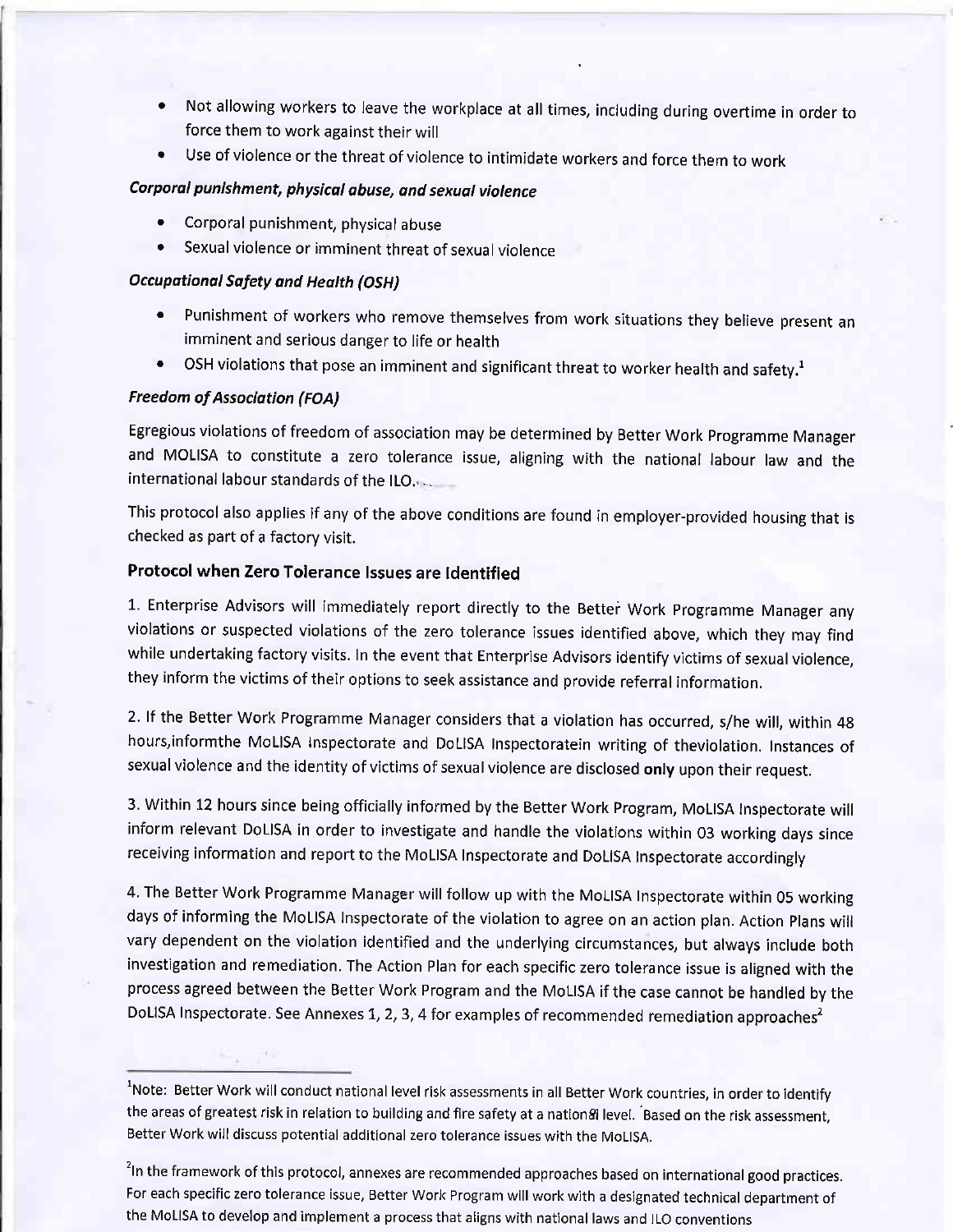5. The MoLISA Inspectorate will inform Better Work in writing of the findings of the investigation and the outcome of the remediation.

6. The Better Work Programme Manager will follow up the implementation of the Action Plan, correction, and remediation at the enterprises and update the MoLISA accordingly.

7. Throughout the investigation and remediation efforts, the well-being of the victim(s) of the violation is safeguarded and any action taken must not in any way place the victim in any further danger or make him or her vulnerable to any retribution.

8. The MoLISA will not disclose information provided to it by Better Work in connection with this Protocol, or disclose information collected in connection with the implementation of the Protocol to parties other than Better Work beyond that necessary to implement the Protocol, including carrying out appropriate remediation.

(Note: The timeframes stated represent the maximum timeframe for action. Where necessary, actions will be completed sooner)

#### lmplementation

1. This Protocol shall be effective since September  $1<sup>st</sup>$ , 2016.

2. This Protocol is subjected to be reviewed and revised as agreed between the MoLISA and the Better Work Program to adapt with reality during its implementation

3. Besides this Protocol, the Better Work Program agrees with international buyers who are partners of the program on a specific zero tolerance protocol at their suppliers (see Annex 5)

4. Nothing in this zero tolerance protocol or relating thereto shall be construed as constituting a waiver of the privileges and immunities of the lLO.

This Protocol is agreed and signed in Hanoi by the MoLISA and the Better Work Program on August 9<sup>th</sup>, 2016 and made in 02 copies in both English and Vietnamese with equivalent validity.

Ministry of Labour, Invalids, and Social Affairs

Werkheau ham Minh Huan ce Minister

Better Work Global

Dan Rees Director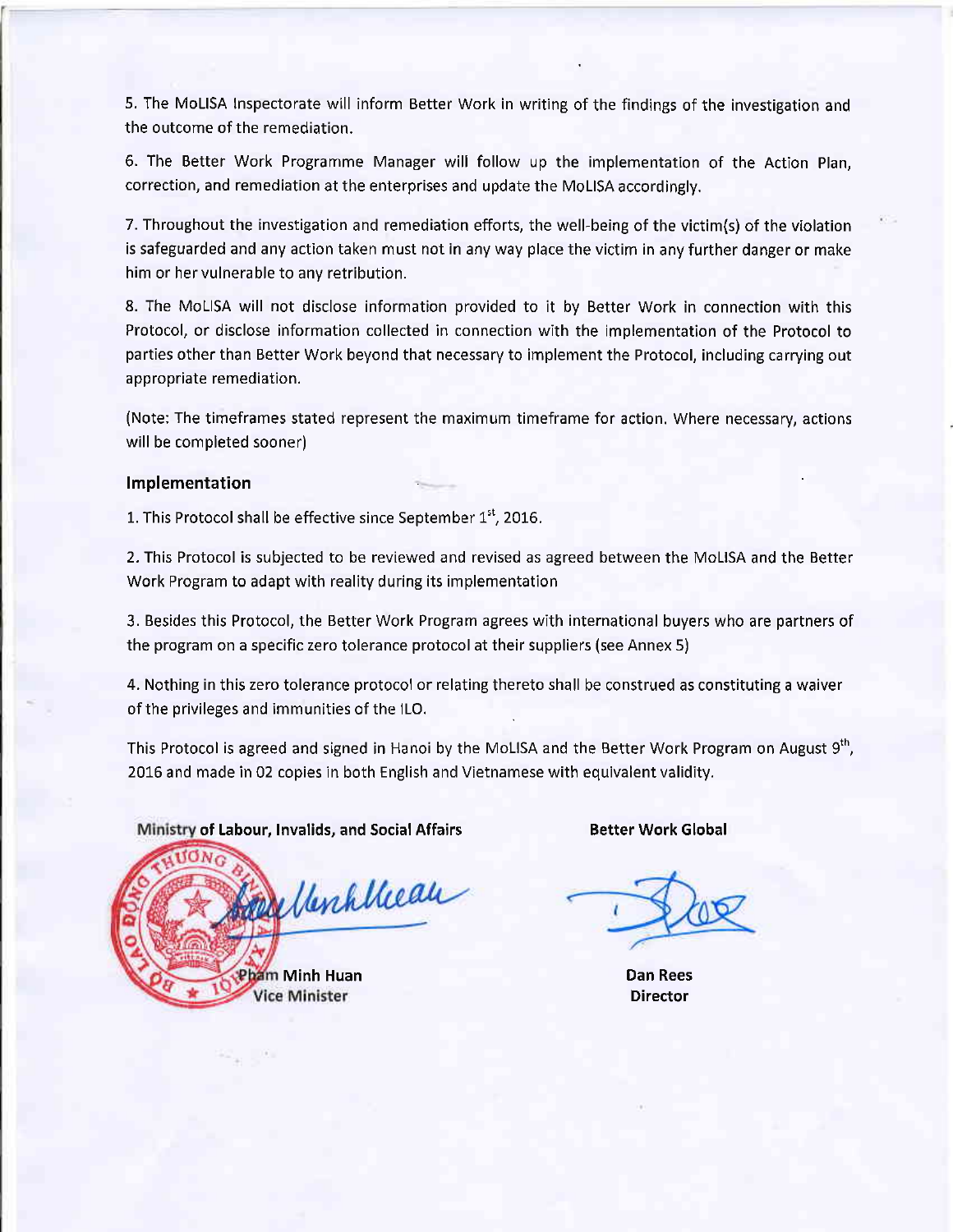# Annex 1: Recommended approach for remediating cases of underage workers

- 1. The case is immediately referred to the relevant departments within the MoLISA. A full investigation is carried out, and the employer is subject to appropriate sanctions. If necessary, the child's age is confirmed through interviews and documentation. lf it is not possible to confirm the worker's age, the worker is presumed to be a child.
- 2. The child immediately ceases to work at the factory.
- 3. Key people and institutions whose assistance is required for remediation are identified Depending on the circumstances, these may include relevant departments within the MoLISA and other ministries, the employer, the recruitment agent (if any), the worker, the child's family, trade union representatives, buyers, NGos, and healthcare and counseling service providers.
- 4. If necessary, a guardian is appointed to represent the best interests of the child. Children of sufficient age and maturity participate in any decisions that may affect them.
- 5. The child is placed in suitable-education/vocational training schemes in accordance with the principle of the best interest of the child, until s/he turns 15.
- 6. The employer pays any fees associated with the placement of the child in the education/vocational training schemes, and housing costs if the child will not reside with familv.
- The employer provides the child with a monthly compensation paymentuntil s/he turns 15, 7. calculated based on previous earnings.
- Payment of the compensation payment is made directly to the child or her/his parents/legal guardian and takes place one day after each normal monthly pay-day, or on the day after when this falls on a weekly rest day or a public holiday.
- Any outstanding disciplinary fines or other monies owed by the child to the employer are 9. forgiven.
- L0. Monitoring is undertaken to verify that the child is attending the educational courses and receiving the relevant payments.
- 11. Should the child wish, theemployer will re-employ her/himwhen s/he has turned 15.
- 12. The employer ensures that the age of all workers will be verified against reliable documents prior to recruitment (including workers recruited through agents).
- 13. The employer ensures that workers who are between 16 and 18 years of age are not subject to the worst forms of child labour, including hazardous work.
- 14. Better Work works with the factory during advisory services to ensure that noncompliances relating to child labour are addressed in a sustainable manner, and that all measures taken are in the best interest of the child.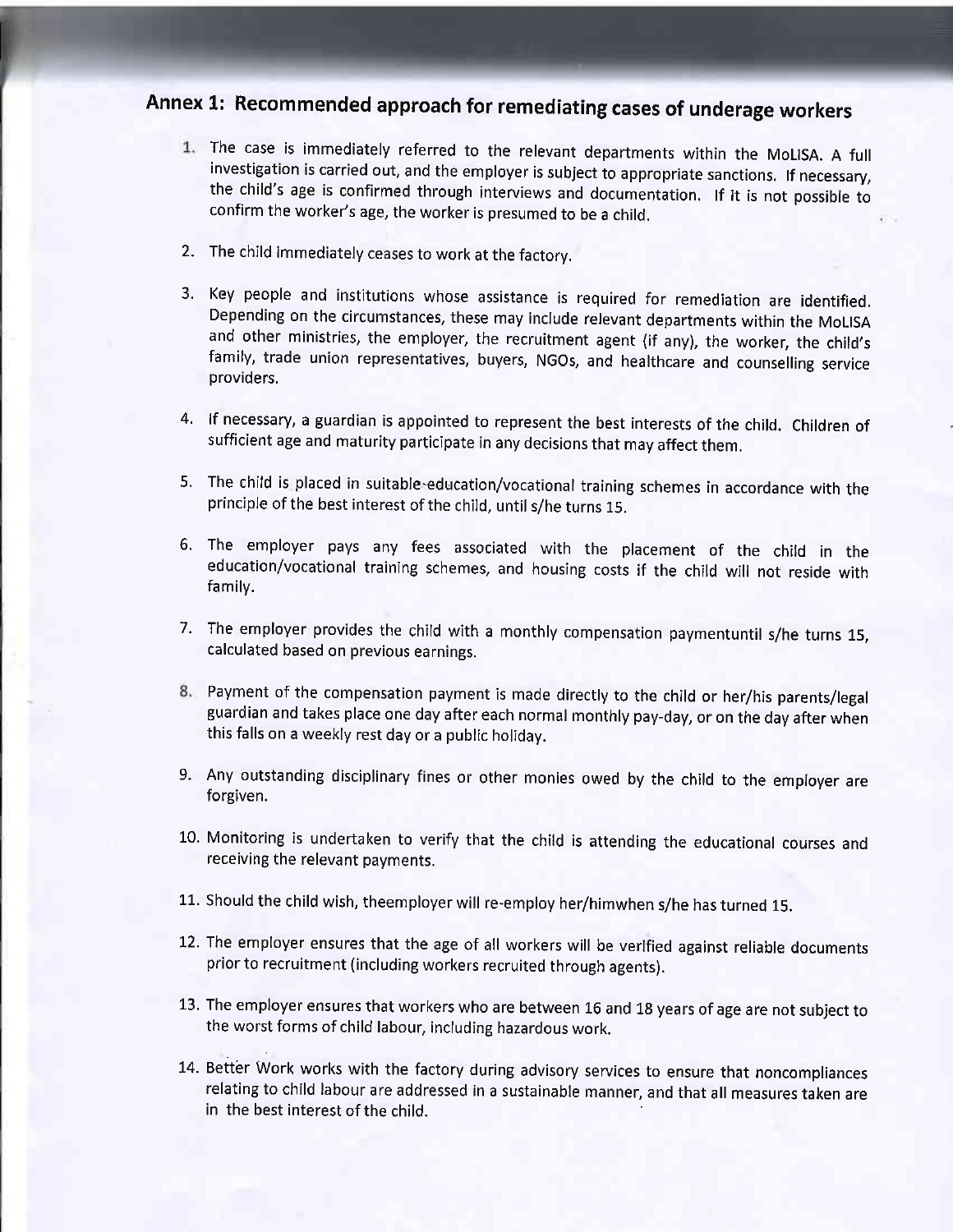### Annex 2: Recommended approach for remediating issues relating to forced labour

- L. Appropriate remedial action is taken to assist/protect workers, depending on the violation. For example,
	- . the employer removes restrictions on workers'freedom of movement, and workers are informed about the change in policy
	- . persons accused of threat or violence in the workplace are suspended immediately pending the outcome of the investigation; persons found to be responsible for threat or violence are disciplined appropriately by the employer (and through government prosecution if appropriate).
- 2. Egregious cases of worker confinement, or physical or psychological abuse are referred to law enforcement authorities and/or NGOs. For example,
	- law enforcement authorities and/orNGOs provide workers a safe place to stay and link them to needed services, including healthcare, counselling, shelter, legal aid and other services; the employer bears the cost of any necessary services, including housing
- 3. The MoLISA pursues appropriate enforcement action against the employer, in coordination with other governmental authorities if appropriate under the circumstances.
- 4. Better Work works with the factory during advisory services to ensure that noncompliances relating to forced labour are addressed in a sustainable manner, and that all measures taken are in the best interest of the victim.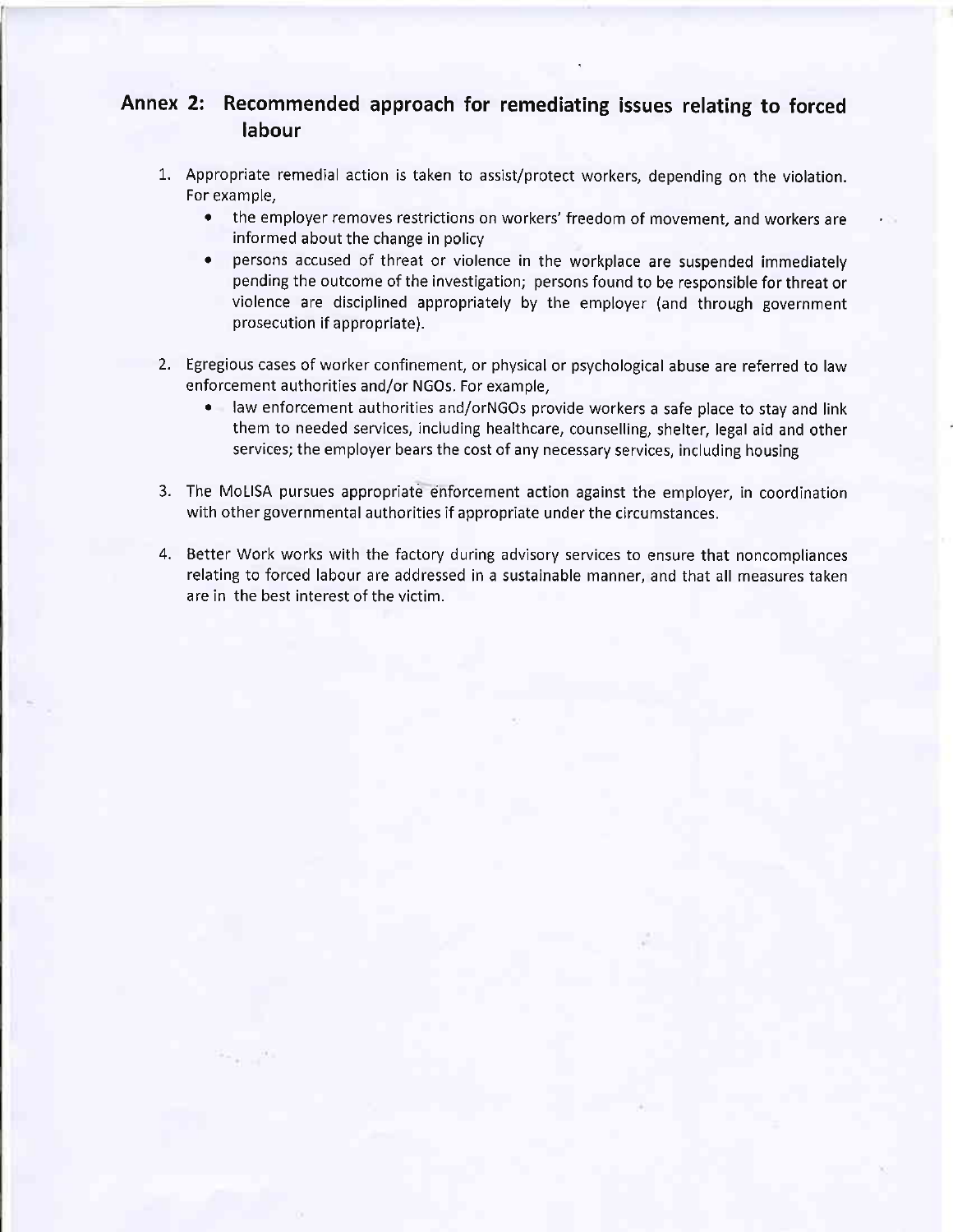## Annex 3: Recommended approach for remediating sexual violence

- 1. Instances of sexual violence and the identity of victims of sexual violence are disclosed onlv upon the victim's request. If disclosed, confidentiality is maintained to the extent practical and appropriate under the circumstances.
- 2. Law enforcement authorities are notified (only upon the victim's request).
- 3. Law enforcement authorities and/or NGOs provide victims a safe place to stay and link them to needed services, including healthcare, counselling, shelter, legal aid and other services; the employer bears the cost of any necessary services, including housing.
- 4. The worker is given the option of moving to another section of the factory (away from the perpetrator). Any associated costs are covered by the employer.
- 5. Persons accused of violence in the workplace are suspended immediately pending the outcome of any investigation; persons found to be responsible for violence are disciplined appropriately by the employer (and through government prosecution if appropriate).
- 6. The employer ensures that all employees, including management and workers, participate in training on sexual harassment/sexual violence.
- 7. The factory adopts a sexual harassment policy, and develops transparent, impartial and reliable grievance mechanisms to effectively address sexual harassment/sexual violence.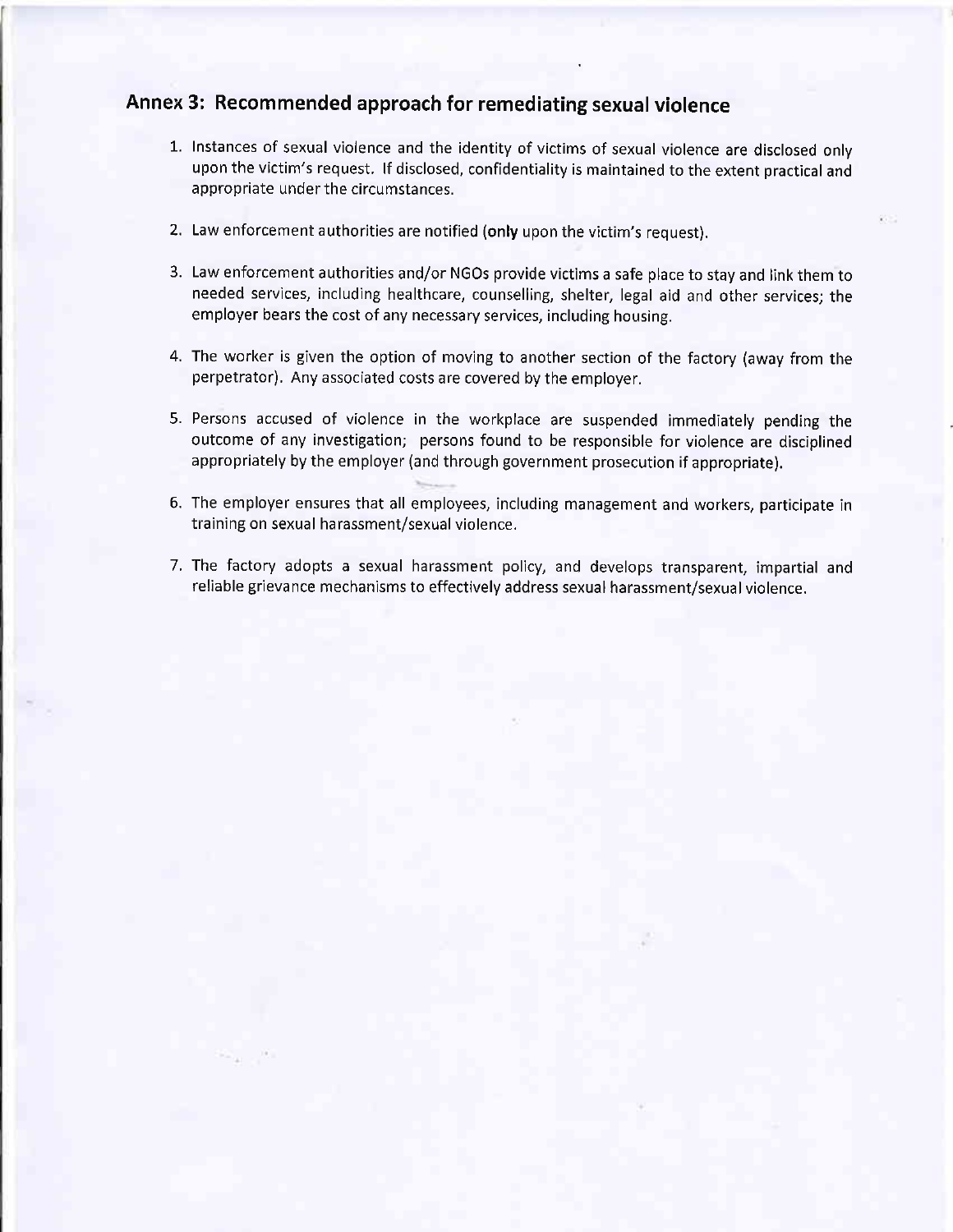### Annex 4: Recommended approach for remediating Occupational Safety and Health (oSH)

- L. Workers are removed from situations involving serious and imminent risk.
- 2. The MoLISA pursues appropriate enforcement action against the factory, in coordination with other appropriate governmental authorities if appropriate.
- 3. The factory joint worker/management OSH Committee addresses issues of health and safety and recommends correction of unsafe or harmful conditions and practices, and factory rules and procedures to prevent accidents and disease.
- 4. Better Work works with the factory during advisory services to ensure that noncompliances relating to occupational safety and health are addressed in a sustainable manner.